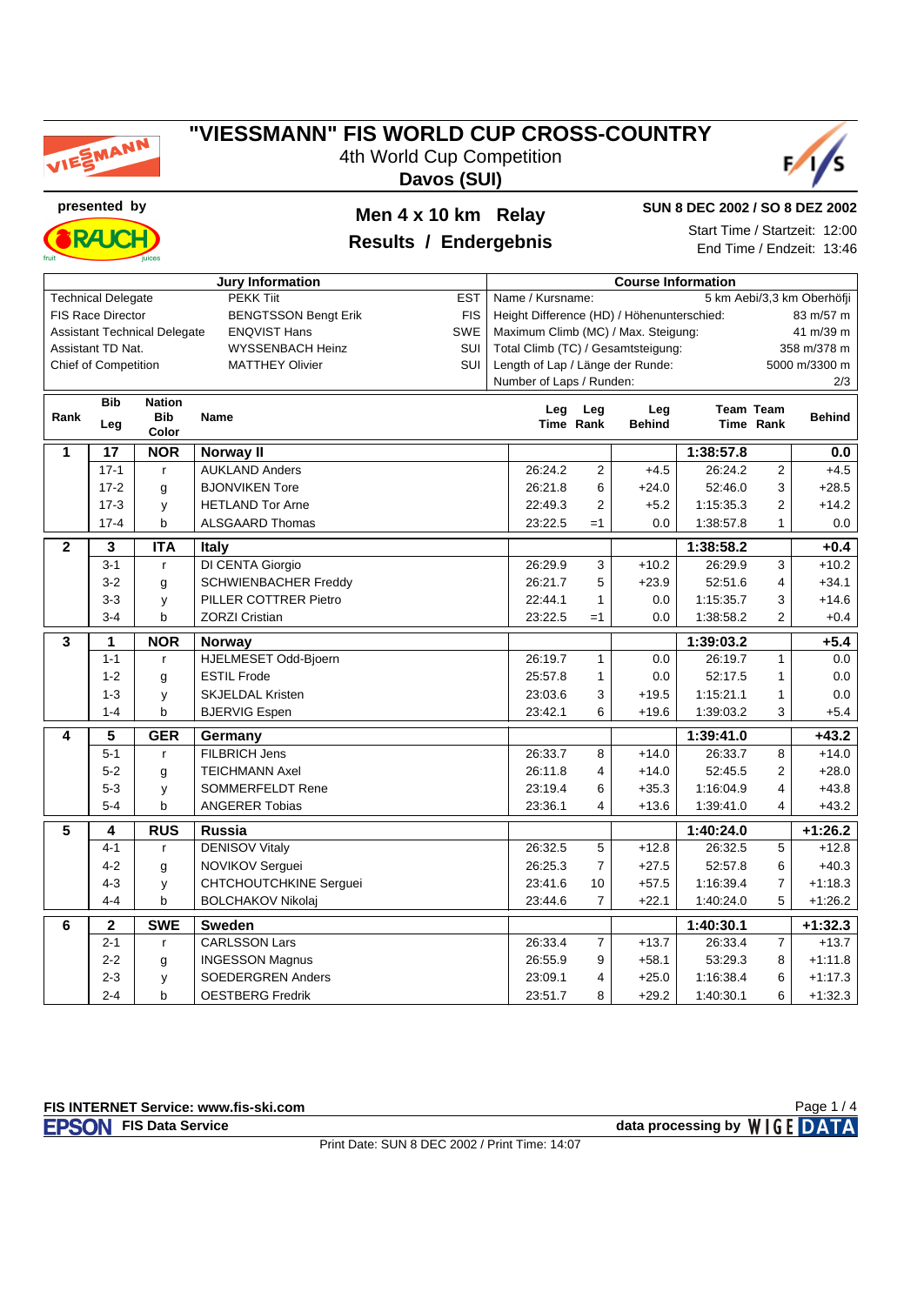

4th World Cup Competition **Davos (SUI)**



**RAJC** 

### **presented by Men 4 x 10 km Relay**

### **Results / Endergebnis**

**SUN 8 DEC 2002 / SO 8 DEZ 2002** Start Time / Startzeit: 12:00 End Time / Endzeit: 13:46

|                | <b>Bib</b> | <b>Nation</b>           |                           | Leg     |                  | Leg           |           | <b>Team Team</b> |               |
|----------------|------------|-------------------------|---------------------------|---------|------------------|---------------|-----------|------------------|---------------|
| Rank           | Leg        | <b>Bib</b><br>Color     | <b>Name</b>               |         | Leg<br>Time Rank | <b>Behind</b> |           | Time Rank        | <b>Behind</b> |
| $\overline{7}$ | 9          | <b>FRA</b>              | <b>France</b>             |         |                  |               | 1:40:36.4 |                  | $+1:38.6$     |
|                | $9 - 1$    | r                       | ROUSSELET Alexandre       | 26:53.8 | 14               | $+34.1$       | 26:53.8   | 14               | $+34.1$       |
|                | $9 - 2$    | g                       | <b>VITTOZ Vincent</b>     | 26:03.5 | $\overline{2}$   | $+5.7$        | 52:57.3   | 5                | $+39.8$       |
|                | $9 - 3$    | У                       | <b>JONNIER Emmanuel</b>   | 23:35.4 | 8                | $+51.3$       | 1:16:32.7 | 5                | $+1:11.6$     |
|                | $9 - 4$    | b                       | PASSERON Stephane         | 24:03.7 | 9                | $+41.2$       | 1:40:36.4 | $\overline{7}$   | $+1:38.6$     |
| 8              | 7          | <b>EST</b>              | <b>Estonia</b>            |         |                  |               | 1:41:13.0 |                  | $+2:15.2$     |
|                | $7 - 1$    | $\mathsf{r}$            | <b>OLLE Raul</b>          | 26:54.0 | 15               | $+34.3$       | 26:54.0   | 15               | $+34.3$       |
|                | $7 - 2$    | g                       | <b>VEERPALU Andrus</b>    | 26:04.1 | 3                | $+6.3$        | 52:58.1   | $\overline{7}$   | $+40.6$       |
|                | $7 - 3$    | y                       | <b>MAE Jaak</b>           | 23:58.4 | 13               | $+1:14.3$     | 1:16:56.5 | 8                | $+1:35.4$     |
|                | $7 - 4$    | b                       | <b>REHEMAA Aivar</b>      | 24:16.5 | 13               | $+54.0$       | 1:41:13.0 | 8                | $+2:15.2$     |
| 9              | 6          | <b>AUT</b>              | <b>Austria</b>            |         |                  |               | 1:41:26.4 |                  | $+2:28.6$     |
|                | $6 - 1$    | r                       | <b>BOTVINOV Mikhail</b>   | 26:39.4 | 9                | $+19.7$       | 26:39.4   | 9                | $+19.7$       |
|                | $6 - 2$    | g                       | <b>EDER Johannes</b>      | 27:26.8 | 12               | $+1:29.0$     | 54:06.2   | 12               | $+1:48.7$     |
|                | $6 - 3$    | y                       | <b>HOFFMANN Christian</b> | 23:13.0 | 5                | $+28.9$       | 1:17:19.2 | 10               | $+1:58.1$     |
|                | $6 - 4$    | b                       | <b>MARENT Alexander</b>   | 24:07.2 | 10               | $+44.7$       | 1:41:26.4 | 9                | $+2:28.6$     |
| 10             | 8          | CZE                     | <b>Czech Republic</b>     |         |                  |               | 1:41:31.2 |                  | $+2:33.4$     |
|                | $8 - 1$    | r                       | <b>KOUKAL Martin</b>      | 26:53.1 | 12               | $+33.4$       | 26:53.1   | 12               | $+33.4$       |
|                | $8 - 2$    | g                       | <b>BAUER Lukas</b>        | 26:39.1 | 8                | $+41.3$       | 53:32.2   | 9                | $+1:14.7$     |
|                | $8 - 3$    | y                       | <b>MAGAL Jiri</b>         | 23:46.7 | 11               | $+1:02.6$     | 1:17:18.9 | 9                | $+1.57.8$     |
|                | $8 - 4$    | b                       | <b>TEMPIR Tomas</b>       | 24:12.3 | 11               | $+49.8$       | 1:41:31.2 | 10               | $+2:33.4$     |
| 11             | 11         | <b>JPN</b>              | Japan                     |         |                  | 1:41:34.1     |           |                  | $+2:36.3$     |
|                | $11 - 1$   | r                       | <b>KANAMARU Tomio</b>     | 26:42.9 | 10               | $+23.2$       | 26:42.9   | 10               | $+23.2$       |
|                | $11 - 2$   | g                       | <b>EBISAWA Katsuhito</b>  | 27:07.6 | 11               | $+1:09.8$     | 53:50.5   | 10               | $+1:33.0$     |
|                | $11 - 3$   | y                       | <b>HORIGOME Mitsuo</b>    | 24:03.8 | 14               | $+1:19.7$     | 1:17:54.3 | 11               | $+2:33.2$     |
|                | $11 - 4$   | b                       | <b>KOZU Masaaki</b>       | 23:39.8 | 5                | $+17.3$       | 1:41:34.1 | 11               | $+2:36.3$     |
| 12             | 10         | $\overline{\text{SUI}}$ | <b>Switzerland</b>        |         | 1:41:34.2        |               |           | $+2:36.4$        |               |
|                | $10-1$     | $\mathsf{r}$            | <b>BURGERMEISTER Reto</b> | 26:32.8 | 6                | $+13.1$       | 26:32.8   | 6                | $+13.1$       |
|                | $10 - 2$   | g                       | <b>SCHNIDER Christoph</b> | 27:47.6 | 16               | $+1:49.8$     | 54:20.4   | 13               | $+2:02.9$     |
|                | $10-3$     | y                       | <b>BUNDI Gion Andrea</b>  | 23:40.4 | 9                | $+56.3$       | 1:18:00.8 | 13               | $+2:39.7$     |
|                | $10 - 4$   | $\mathsf b$             | <b>MAECHLER Patrik</b>    | 23:33.4 | 3                | $+10.9$       | 1:41:34.2 | 12               | $+2:36.4$     |
| 13             | 12         | <b>KAZ</b>              | Kazakhstan                |         |                  |               | 1:42:54.6 |                  | $+3:56.8$     |
|                | $12 - 1$   | r                       | GOLOVKO Andrei            | 26:31.9 | $\overline{4}$   | $+12.2$       | 26:31.9   | $\overline{4}$   | $+12.2$       |
|                | $12 - 2$   | g                       | ZUBRILIN Igor             | 27:55.0 | 17               | $+1:57.2$     | 54:26.9   | 15               | $+2:09.4$     |
|                | $12 - 3$   | y                       | <b>KRIVUSHKIN Denis</b>   | 24:13.3 | 15               | $+1:29.2$     | 1:18:40.2 | 15               | $+3:19.1$     |
|                | $12 - 4$   | $\mathbf b$             | ODNODVORTSEV Maxim        | 24:14.4 | 12               | $+51.9$       | 1:42:54.6 | 13               | $+3:56.8$     |
| 14             | 14         | <b>GER</b>              | <b>Germany II</b>         |         |                  |               | 1:43:05.8 |                  | $+4:08.0$     |
|                | $14 - 1$   | r                       | <b>REISSHAUER Rene</b>    | 26:53.5 | 13               | $+33.8$       | 26:53.5   | 13               | $+33.8$       |
|                | $14 - 2$   | g                       | SEIFERT Benjamin          | 27:06.6 | 10               | $+1:08.8$     | 54:00.1   | 11               | $+1:42.6$     |
|                | $14-3$     | У                       | <b>GOERING Franz</b>      | 24:22.9 | 16               | $+1:38.8$     | 1:18:23.0 | 14               | $+3:01.9$     |
|                | $14 - 4$   | b                       | <b>KLESSEN Dirk</b>       | 24:42.8 | 14               | $+1:20.3$     | 1:43:05.8 | 14               | $+4:08.0$     |

#### **FIS INTERNET Service: www.fis-ski.com**

**FIS Data Service data processing by**  $W \mid G E$  **DATA** 

Print Date: SUN 8 DEC 2002 / Print Time: 14:07

Page 2 / 4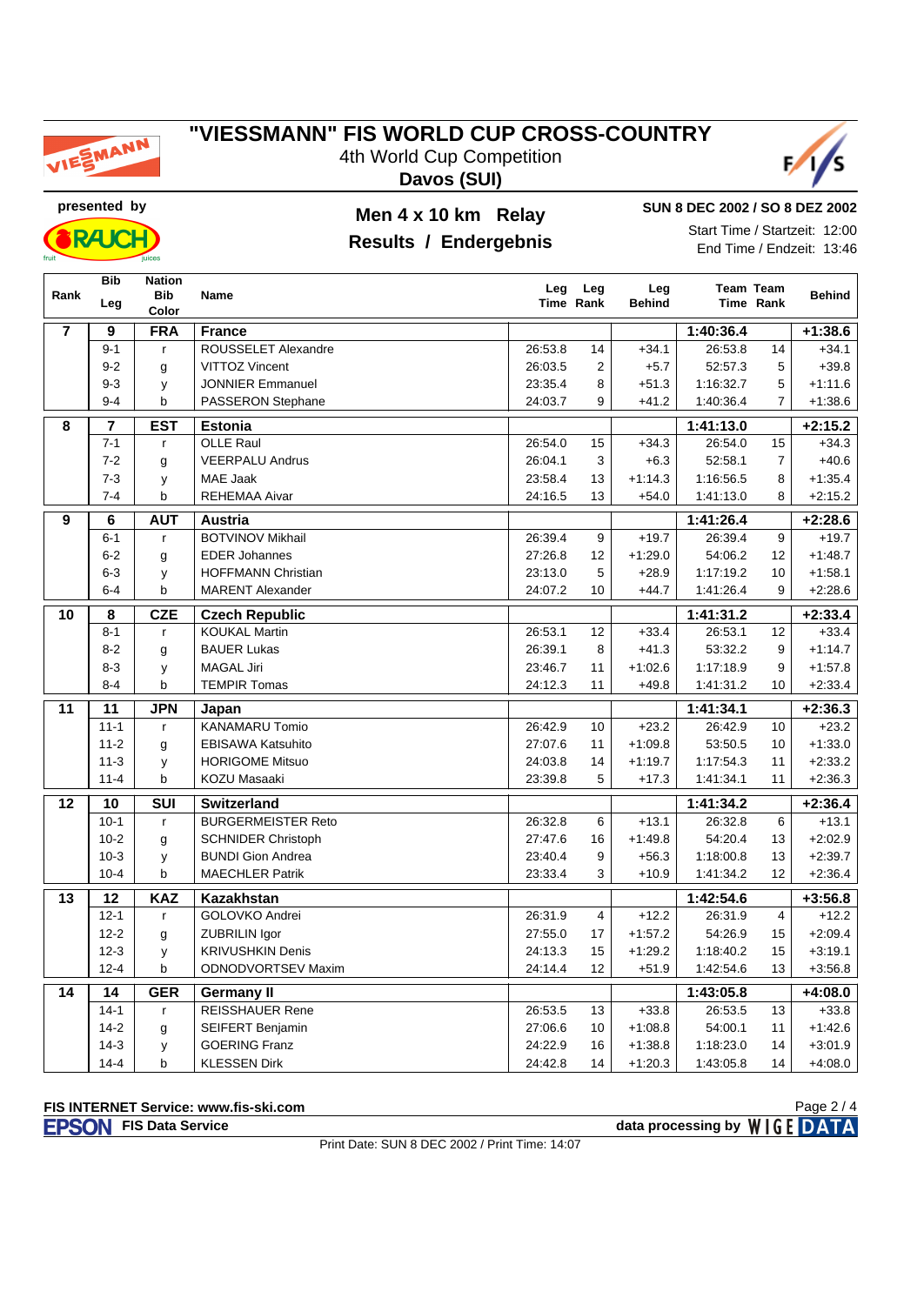

4th World Cup Competition **Davos (SUI)**



**RAJC** 

### **presented by Men 4 x 10 km Relay**

### **Results / Endergebnis**

**SUN 8 DEC 2002 / SO 8 DEZ 2002** Start Time / Startzeit: 12:00

End Time / Endzeit: 13:46

| Rank | <b>Bib</b><br>Leg | <b>Nation</b><br><b>Bib</b> | <b>Name</b>               | Leg     | Leg<br>Time Rank | Leg<br><b>Behind</b> |           | <b>Team Team</b><br>Time Rank | <b>Behind</b> |
|------|-------------------|-----------------------------|---------------------------|---------|------------------|----------------------|-----------|-------------------------------|---------------|
| 15   | 19                | Color<br><b>FIS</b>         | <b>FIN/EST</b>            |         |                  |                      | 1:43:14.0 |                               | $+4:16.2$     |
|      | $19-1$            |                             | SIMILAE Tero              | 26:53.0 | 11               | $+33.3$              | 26:53.0   | 11                            | $+33.3$       |
|      |                   | $\mathsf{r}$                |                           |         |                  |                      |           |                               |               |
|      | $19-2$            | g                           | PIETILAE Sami             | 27:33.4 | 14               | $+1:35.6$            | 54:26.4   | 14                            | $+2:08.9$     |
|      | $19-3$            | y                           | <b>KATTILAKOSKI Teemu</b> | 23:30.6 | $\overline{7}$   | $+46.5$              | 1:17:57.0 | 12                            | $+2:35.9$     |
|      | $19-4$            | b                           | <b>AASMAE Meelis</b>      | 25:17.0 | 18               | $+1:54.5$            | 1:43:14.0 | 15                            | $+4:16.2$     |
| 16   | 16                | <b>SUI</b>                  | <b>Switzerland II</b>     |         |                  |                      | 1:44:47.6 |                               | $+5:49.8$     |
|      | $16 - 1$          | $\mathsf{r}$                | <b>WALPEN Dominik</b>     | 28:18.1 | 17               | $+1:58.4$            | 28:18.1   | 17                            | $+1:58.4$     |
|      | $16 - 2$          | g                           | <b>ROMER David</b>        | 27:44.6 | 15               | $+1:46.8$            | 56:02.7   | 16                            | $+3:45.2$     |
|      | $16 - 3$          | y                           | <b>ASCHWANDEN Wilhelm</b> | 23:54.5 | 12               | $+1:10.4$            | 1:19:57.2 | 16                            | $+4:36.1$     |
|      | $16 - 4$          | b                           | <b>ROELLI Patrick</b>     | 24:50.4 | 15               | $+1:27.9$            | 1:44:47.6 | 16                            | $+5:49.8$     |
| 17   | 13                | <b>RUS</b><br>Russia II     |                           |         |                  |                      | 1:45:41.1 |                               | $+6:43.3$     |
|      | $13 - 1$          | r                           | <b>KOURITSYN Alexey</b>   | 28:32.3 | 18               | $+2:12.6$            | 28:32.3   | 18                            | $+2:12.6$     |
|      | $13-2$            | g                           | <b>IVANOV Mikhail</b>     | 27:30.9 | 13               | $+1.33.1$            | 56:03.2   | 17                            | $+3:45.7$     |
|      | $13-3$            | y                           | <b>MASLOV Dmitri</b>      | 24:36.1 | 17               | $+1:52.0$            | 1:20:39.3 | 17                            | $+5:18.2$     |
|      | $13 - 4$          | b                           | <b>OSSINKINE Dmitri</b>   | 25:01.8 | 16               | $+1:39.3$            | 1:45:41.1 | 17                            | $+6:43.3$     |
| 18   | 15                | <b>SUI</b>                  | Switzerland III           |         |                  |                      | 1:46:14.5 |                               | $+7:16.7$     |
|      | $15 - 1$          | $\mathsf{r}$                | <b>ZIHLMANN Andreas</b>   | 27:33.5 | 16               | $+1:13.8$            | 27:33.5   | 16                            | $+1:13.8$     |
|      | $15 - 2$          | g                           | <b>FREI Thomas</b>        | 28:50.4 | 18               | $+2:52.6$            | 56:23.9   | 18                            | $+4:06.4$     |
|      | $15 - 3$          | y                           | <b>RAUCH Corsin</b>       | 24:47.4 | 18               | $+2:03.3$            | 1:21:11.3 | 18                            | $+5:50.2$     |
|      | $15 - 4$          | b                           | <b>FISCHER Remo</b>       | 25:03.2 | 17               | $+1:40.7$            | 1:46:14.5 | 18                            | $+7:16.7$     |
| 19   | 18                | <b>SUI</b>                  | <b>Switzerland IV</b>     |         |                  |                      | Lapped    |                               |               |
|      | $18-1$            | $\mathsf{r}$                | EIGENMANN Christoph       | 29:18.8 |                  |                      |           |                               |               |
|      | $18-2$            | g                           | <b>VON ALLMEN Peter</b>   | 28:40.1 |                  |                      |           |                               |               |
|      | $18-3$            | y                           | <b>DIEZIG Thomas</b>      | 24:53.7 |                  |                      |           |                               |               |
|      | $18 - 4$          | b                           | <b>METTLER Tino</b>       |         |                  |                      |           |                               |               |

Page 3 / 4